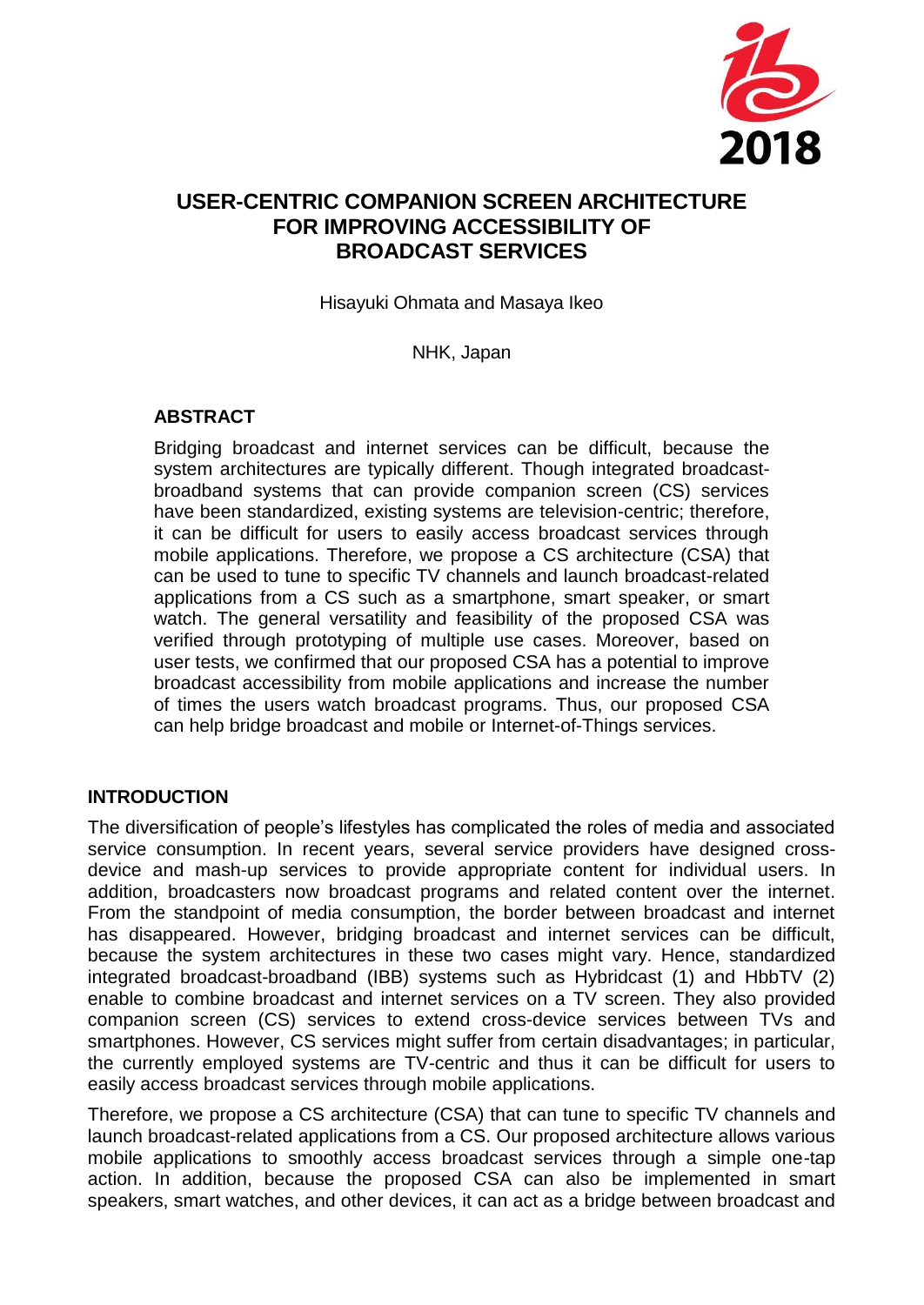

Internet of Things (IoT) services. The general versatility of the CSA was verified through prototyping. In particular, we prototyped CS software that supports the CSA for TV, smartphone applications, smart speakers, and smart watches; in particular, we demonstrated various use cases with partnership broadcasters.

#### **RELATIONSHIP BETWEEN BROADCAST AND INTERNET MEDIA**

The proliferation of Internet services, smartphones, and IoT-enabled devices has diversified human lifestyle. As previously mentioned, several service providers design cross-device and mash-up services to provide appropriate content for various users; simultaneously, broadcasters now broadcast programs and related content over the internet. Considering media consumption, aside from diversification, the time spent by viewers accessing media has increased in the last decade. In particular, currently, the time spent watching TV is shifting to using smartphones (3). Therefore, one can ask if Internet is a competitor of broadcast services. To address this question, we conducted a survey on user behavior to identify how people knew about TV programs before watching them.

We conducted our online questionnaire between Nov. 27–28, 2017. Table 1 shows the condition set for participants. The number of respondents to the questionnaire was 1000. To reduce age and gender bias, we defined segments; the sample size for each segment is listed in Table 2. We provided the questionnaire to participants who met the conditions listed in Table 1. In the questionnaire, via a multiple choice question, we inquired about how the participant got to know about TV programs; the results for this question are shown in Figure 1. From the figure, it is clear that the most popular way viewers get to know about programs is when consuming TV media. However, in our study, we focused on internet media. Though the number of participants selecting an internet service as a source of information for programs, such as through social networking services (SNSs), online news articles,

| Age       | $20 - 59$                           |  |
|-----------|-------------------------------------|--|
| Gender    | Male / Female                       |  |
| Residence | Japan                               |  |
| Other     | Users of Both<br>TV and Smartphone. |  |

| Table1 - Condition of participants |  |  |  |
|------------------------------------|--|--|--|
|------------------------------------|--|--|--|

|        |           | 20s 30s 40s 50s       |                  |     |
|--------|-----------|-----------------------|------------------|-----|
| Male   |           | 125   125   125   125 |                  |     |
| Female | 125   125 |                       | 125 <sub>1</sub> | 125 |

### Table2 – Sample size of the questionnaire

and so on, is not large individually, there are many such services. Consequently, the total number of participants who answered with an internet media option is the second most popular after TV media. Figure 2 shows the type of media used as a source of program information by age. In general, younger participants have a higher rate of obtaining program information through internet media. Based on these results, providing broadcastrelated information through various internet services will be effective in increasing the awareness about programs, especially in the case of digital natives. Further, we considered user behavior while viewing TV. From the results presented in (4), 70% of US adults use CS devices such as smartphones while watching TV; it is common for people to browse the internet, check their SNS feeds, or texting while in front of the TV.

Considering this user behavior regarding TV viewing, the Internet seems to be a supporter rather than a competitor of broadcast. Thus, providing information regarding broadcast programs on mobile applications or websites as well as a smooth user interface to access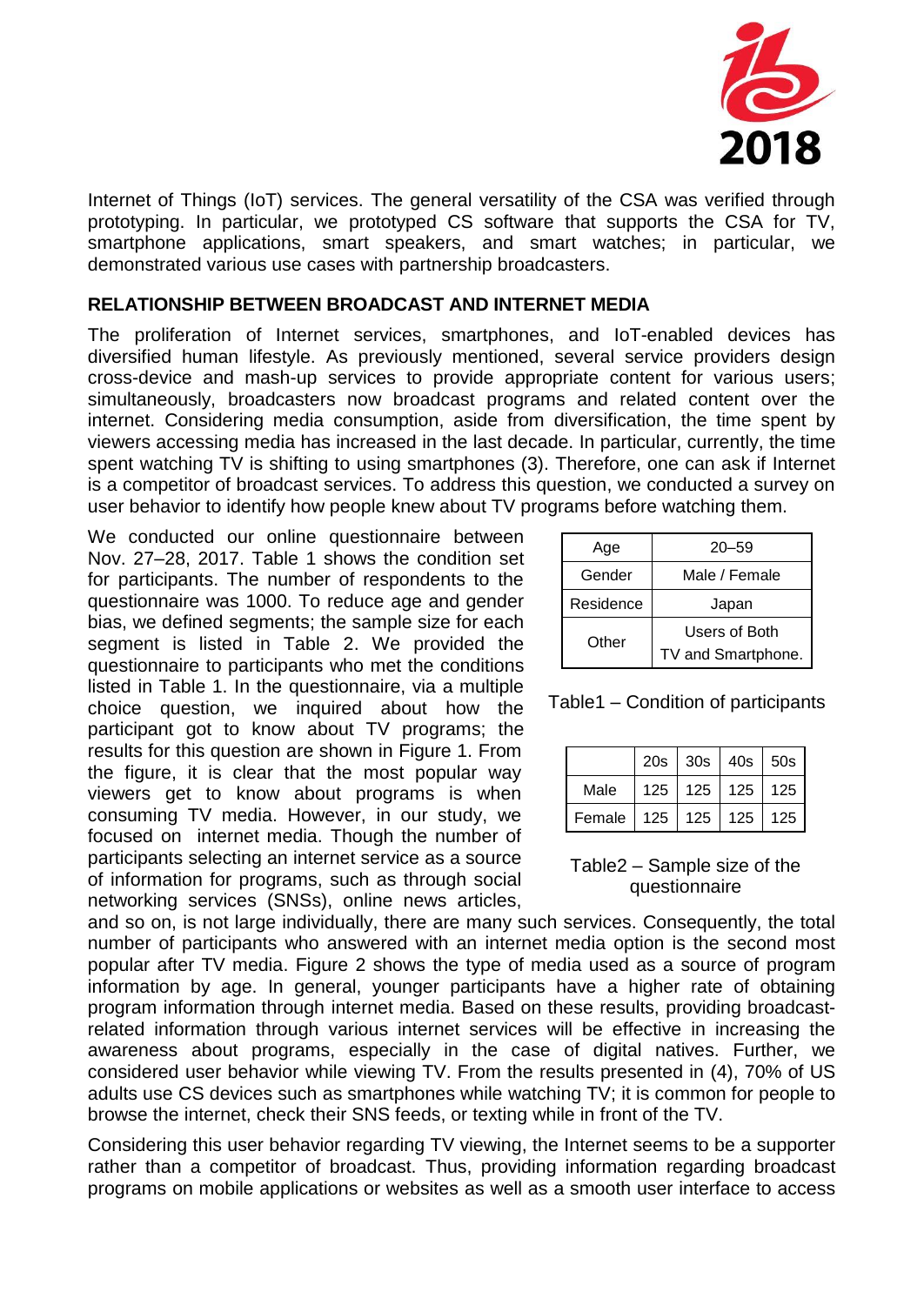

broadcast services has great potential in improving accessibility to broadcast services. Moreover, a common or standard technology allows for diversified service providers, including broadcasters, to bridge the gap between broadcast and mobile services.









### **RELATED WORK – COMPANION SCREEN TECHNOLOGIES**

The standard IBB systems can provide CS services between TVs and smartphones; these systems enhance user experience by providing broadcast-related content on the smartphone while the user is watching TV. In particular, Hybridcast and HbbTV can execute a web application called broadcast-related application on a TV using a broadcast signal. When providing CS services, the broadcast-related application on a TV sends the command message and URL of a web application that should be launched on the CS. Both applications can then communicate with each other directly via text message on the local network. However, the current architecture is designed using a TV-centric model. Therefore, if a user wants to use broadcast services including the CS service, he/she must first turn on and tune in to the TV using the remote control; in other words, it is impossible for users to access broadcast services by operating only the CS in the current IBB system.

On the other hand, mobile-centric modelled CS technologies are available. DIscovery And Launch (DIAL) (5) is a protocol for device discovery and application launch. Smart TVs pre-installed with YouTube or Netflix applications support DIAL. Using these devices, people can cast streaming videos from a smartphone to the TV. Hybridcast and HbbTV also use this protocol to discover TVs from the CS. In addition, HbbTV 2.0 allows the launch of broadcast-independent applications from the CS, but it cannot handle broadcast channels and data. These solutions are not designed for broadcast services or broadcastrelated applications and it is currently not possible for users to access broadcast content using mobile services directly.

### **COMPANION SCREEN ARCHITECTURE**

We propose a CSA that is based on the existing IBB system Hybridcast. We adopt Hybridcast because CS services for it have already been launched in 2013, ahead of HbbTV; in addition, more than 7 million Hybridcast-compliant TVs have been shipped. The existing CSA of Hybridcast (CSAv1) is designed based on a TV-centric model. CSAv1 defines a common protocol that can connect various manufacturers' TVs via a common companion application called "Hybridcast Connect" (HCApp). Figure 3 shows the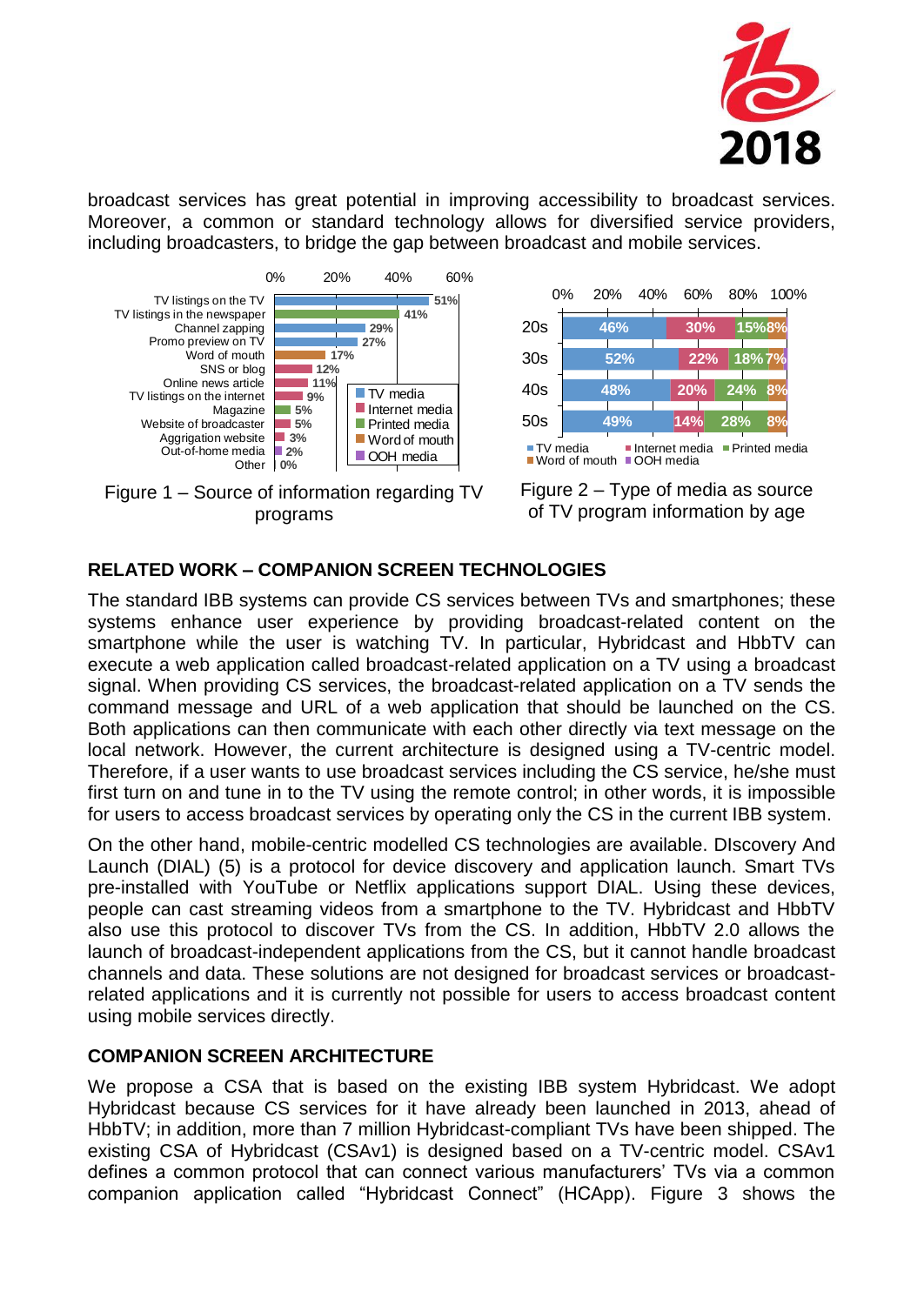

functional model of the proposed CSA called CSAv2. CSAv2 is primarily composed of three modules: a TV-link module, service-link module on the CS, and CS-link module on the TV. The TV-link module is essential for linking the CS with the TV. In particular, the TV-link and CS-link modules are extensions of CSAv1. In contrast, the service-link module is composed of multiple functions designed to enhance the linking of devices and services; many of these implemented functions might be different depending on the requirement of each service.



Figure 3 – Functional model of the proposed CSA

## **TV-Link and CS-Link Modules**

The TV-link module simultaneously runs with the CS-link module. CSAv1 provides the device-linkage protocol, including device discovery and handshake mechanisms between the TV and companion applications. The APIs for the applications launched from the TV onto the companion application and app-to-app communications between the TV and CS are also defined by CSAv1. These functionalities are implemented in the TV-link and CSlink modules.

In the CSAv2 which is an extension of CSAv1, we designed a CS-centric protocol, combined it with the channel tuning and application launch functions on the TV, and upgraded the TV-link and CS-link modules. DIAL was adopted to launch new applications because most Hybridcast TVs already support it. In addition, because our aim was to enhance the TV experience, it was decided that the broadcast service applications running on TVs should be broadcast-related rather than broadcast-independent. Therefore, this protocol defines the execution order for applications that are to be launched after tuning into a channel. To allow for this protocol to be used by a Web application on the CS or native functions of mobile applications or smart devices, we also define TV-control APIs for web-based and native implementations.

### **Service-Link Module**

The service-link module is composed of multiple functions designed to enhance linkages between devices and services. Each function is provided by a common API for native applications or Web applications running on the CS. The use of a simple interface ensures that broadcasters and various service providers can provide cross-device services when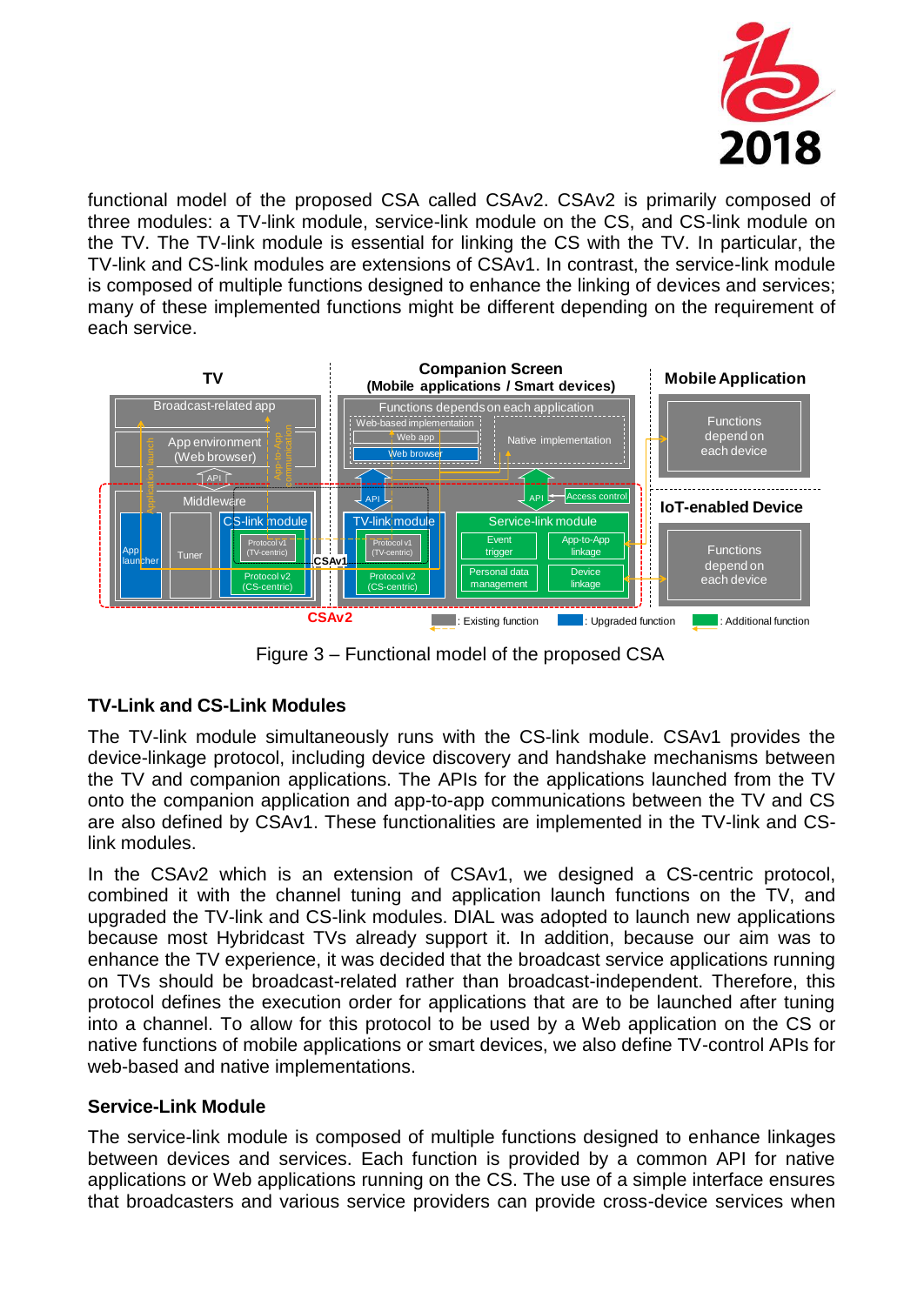

linking multiple services using these APIs, which is expected to reduce application development costs.

Device-linkage function: This function is used to link CS and IoT-enabled devices and is applied to our proposed architecture to control IoT-enabled devices via broadcasts (6). In particular, this function discovers and authenticates devices near the CS and establishes a connection in order to transmit data. In addition, it abstracts the differences in the device model, type, or communication protocol, if possible, in order to enhance the ease of CS application development.

App-to-app-linkage function: This function enables app-to-app communications on smartphones using the intent function provided by the operating system. It allows a CS application to launch other applications using the appropriate parameters, and vice versa.

Event trigger function: This function is a simple matching engine that matches broadcastrelated and user context, such as location, time, or device connection status. Personal data, as explained below, are available as context. Users or service providers can use the data to set conditions that trigger events and actions.

Personal data management function: TV viewing history and life activity history for locations visited and items purchased are managed as personal data. In addition, the device connection and app-to-app communication status are recorded as system logs.

Access Control Mechanism: Web or native applications running on CS can access each function easily using APIs. However, because this mechanism increases security concerns about privacy and device control, a built-in function that authenticates applications when calling APIs based on user and service provider policies is included; this mechanism protects personal data and system functions from incorrect application behavior.

### **EVALUATION**

### **Prototype**

We prototyped application software for smartphones, smart speakers, and smart watches that supports CSAv2 and an upgraded Hybridcast TV. In this study, we described a use case for using the TV while in front of it. Figure 4 shows the architecture of our prototype.

The HCApp implements the CSAv2, NHK sports, and SNS



Figure 4 – Architecture of prototype system

applications such as Twitter and LINE were installed on an Android smartphone. Three IoT-enabled devices could be connected with the HCApp. Robot A is an intelligent ball that can rotate and flash; the brightness and color of the smart LEDs in the ball can be controlled. Robot B can move its body and speak. Robot A uses the Bluetooth Low Energy protocol, while Robot B uses HTTP via Wi-Fi. A modulator transmits the broadcast signal of the ISDB-T. The event message (EM) trigger data synchronized with the program are multiplexed on this signal.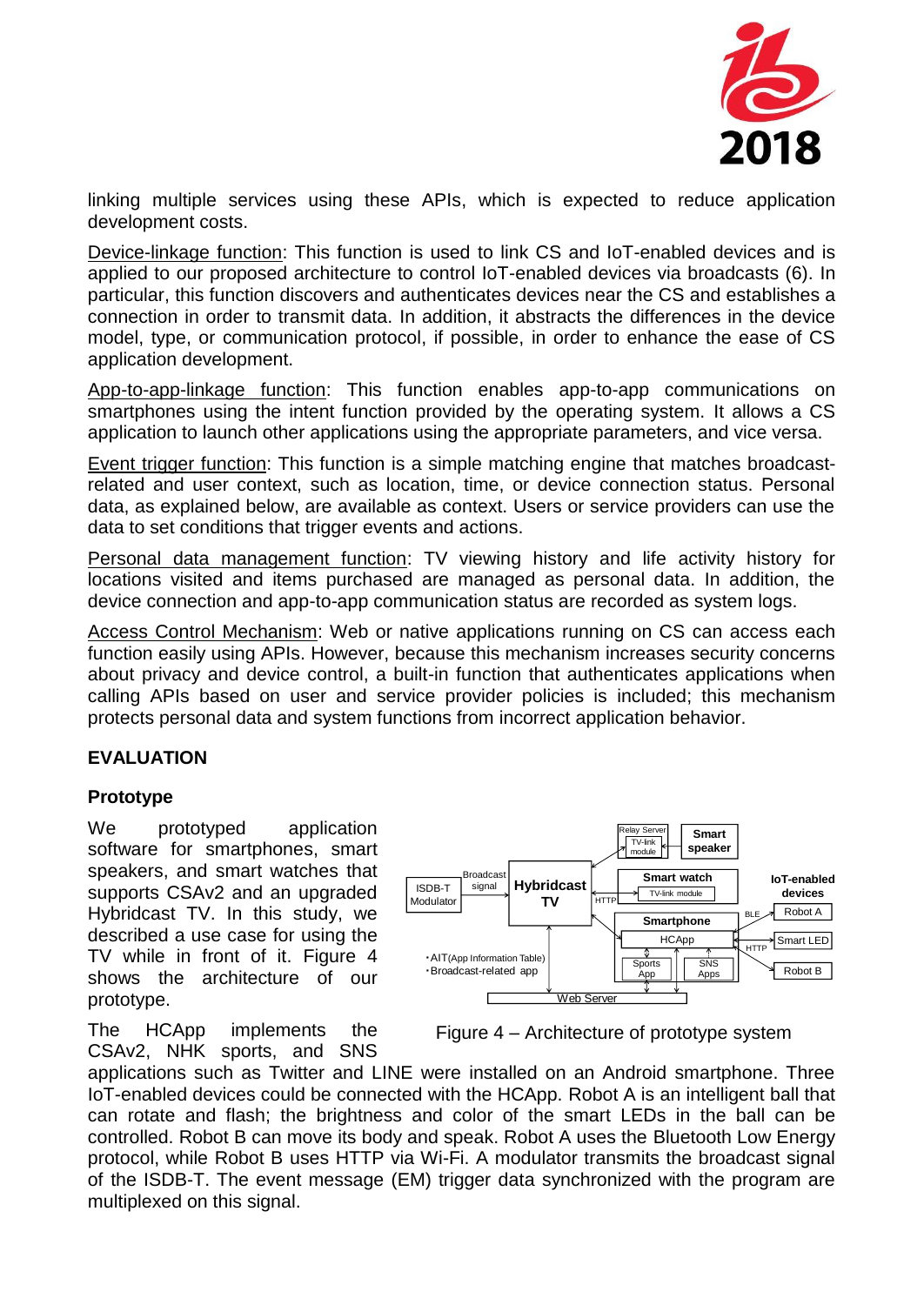

We verified feasibility of CSAv2 using the prototype in a scenario-based setting in which the viewer is watching a live soccer program, as shown in Figure 5. A demonstration video can be seen on our website (7).

Scene1: While watching NHK ETV, a notification message announces the start of a soccer program on NHK GTV on the sports and SNS applications.



Figure 5 – Prototype scenario

Scene2: When a user taps the notification, the TV is tuned into NHK GTV and a broadcast-related application is launched. The HCApp URL scheme with a control command for broadcast channel information and URL of the application information table (AIT) that indicates the location of the broadcast-related application are embedded in the notification. When the message is tapped, HCApp is launched via the app-to-app communication function and HCApp issues a control command from the TV-link to the CSlink module. Next, the middleware tunes the TV to the specific channel and launches the broadcast-related application.

Scene3: As soon as the soccer program begins, the broadcast-related application on the TV indicates URL of web application to execute on HCApp.

Scene4: A menu asking the user to select IoT-enabled devices that operate in conjunction with the TV program is displayed on HCApp. The device-linkage function discovers and reports available devices that the user can select. Once selected, the device(s) can be connected.

Scene5: When events, such as a goal and kick-off, occur, connected devices move or flash. When the broadcast-related application receives the EM from a broadcast signal, it transmits the EM to HCApp. The control commands are described on the EM as text data and issued to the devices from the device-linkage function. The HCApp sends these commands to appropriate devices.

Scene6: Video clips of the game highlights are provided on the NHK sports application. Both the URL scheme of HCApp and URL of AIT and VoD are embedded as buttons of clips. When a user taps the button, the HCApp is launched, which, in turn, launches the broadcast-related application that works as the MPEG-DASH video player on the TV; this behavior is almost the same as in Scene 2. After this, the user can play any clip on the TV.

Furthermore, we implemented the TV-link module in an Android smart watch application and confirmed that various manufacturers' TVs could be controlled from the smart watch via voice and touch interactions. In addition, we verified connectivity between smart speakers (such as Amazon Echo and Google Home) and TVs using a server-implemented TV-link module. The server is located on the same network as the TV and relays commands from the cloud service of these speakers to the local network.

In 2017, we and our partnership broadcasters demonstrated multiple service use cases using the CSAv2 at our open house and at global exhibitions such as IBC, CEATEC Japan,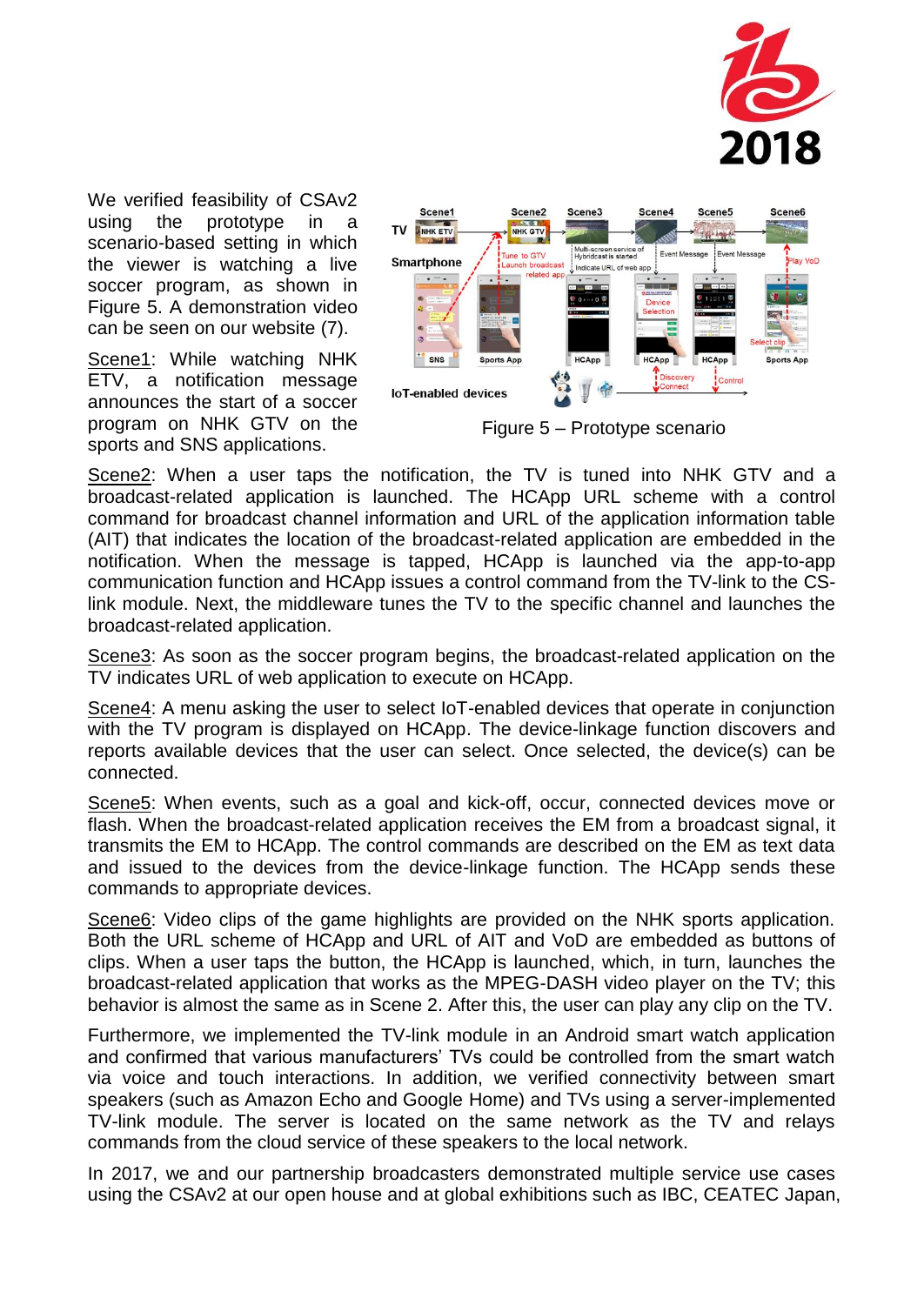

and Inter BEE. Some use cases involved scenarios not only in front of TV, but also outside the home. For example, program recommendation service by matching metadata of the program and location-based life activity data acquired via GPS and car navigation were considered to enhance the bridge between life activities and TV experiences. Through these prototypes, we confirmed the feasibility and general versatility of CSAv2.

#### **User test**

We evaluated the anticipation levels and satisfaction of user operations related to accessing broadcast services from mobile application using CSAv2. We conducted user tests between Dec. 15–17, 2017. Our tests included a total of 103 participants. We defined each consumer segment and its sample size as listed in Table 3. Participants were recruited based on the conditions in Table 1. Before the

user test, we explored their anticipation levels regarding the CS-centric TV control. We showed them descriptions and illustrations such as in Figure 6 and enquired about their anticipation level on a scale of one to five. Of these, 60% were positive ("Very positive" or "Positive"), 19% were neutral, and 20% were negative ("Negative" or "Very negative").

During the test, they gained actual experience with the new functions of a CSAv2 prototype system in a manner similar to the situation shown in Figure 6. After this, we asked the participants about some questions regarding their experience. In particular, we asked the participants to provide their before and after impression levels regarding this function on a scale of one to five. As shown in Figure 7, the results indicate that 86% of all participants, including 94% of the participants who answered in negative before this test, had better impressions of the function provided by our proposed CSA after the test. Furthermore, we asked the participants who had initially answered positively to

|        | 20s-30s | 40s-50s |
|--------|---------|---------|
| Male   | 26      | 26      |
| Female | 26      | 25      |

Table3 – Sample size of participants in the user test



Figure 6 – Description and illustration of the new function



Figure 7 – Change of impression about the new function before and after the experience



Figure 8 – Possibility of increase or decrease in number of times broadcast programs are viewed via the new function

describe the advantages of this function via an open-ended question. At 62%, the most common answer was that they would be effective in reducing the number of inadvertently missed programs. The second most popular answer, at 59%, was that this function facilitates easy operation and reduces the effort required to tune into a broadcast program. Finally, we asked the participants whether it was possible that this new function would